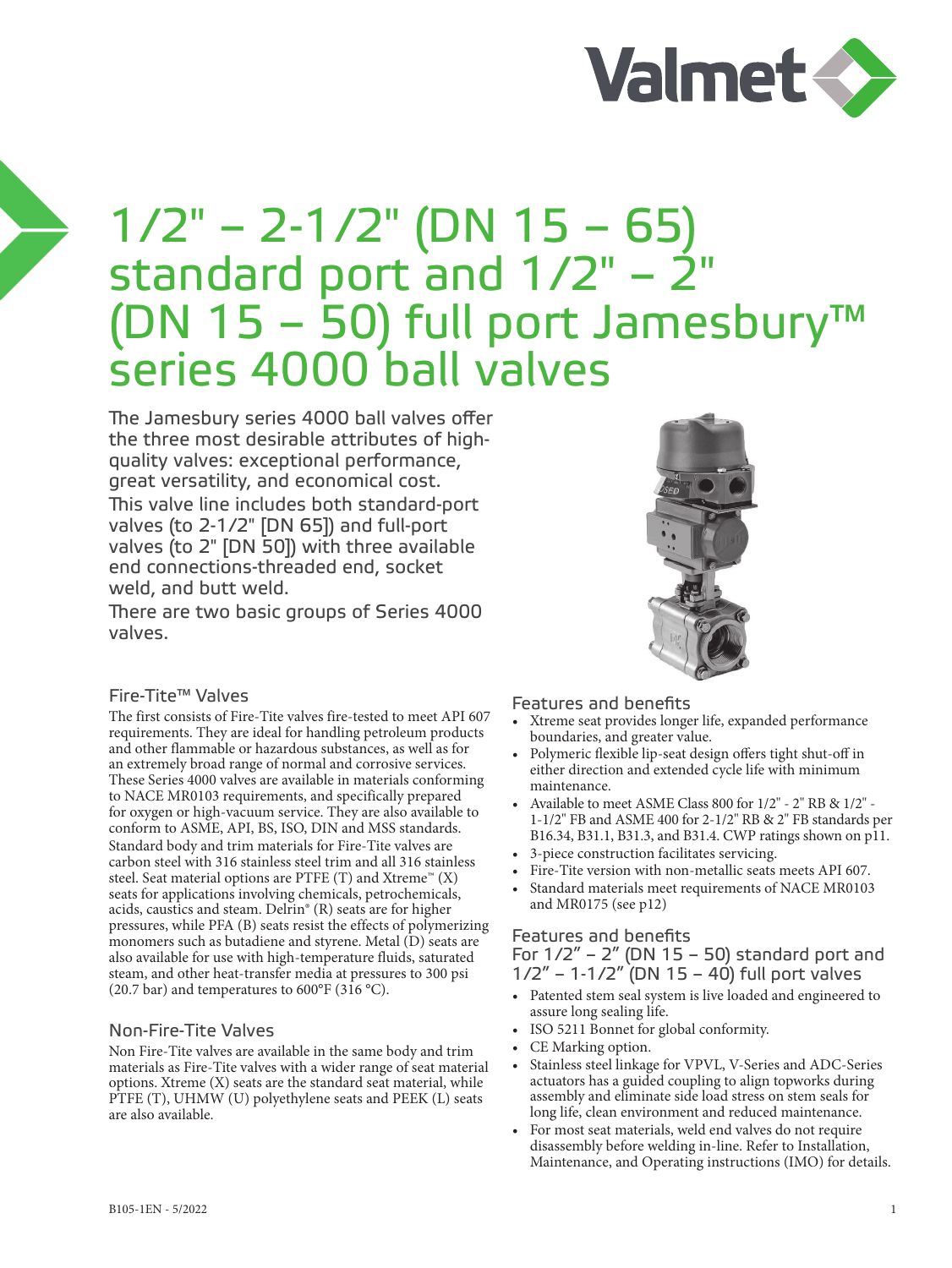

# Xtreme Seat Performance and Value

Xtreme seats provide longer life, expanded performance boundaries, and the greatest possible value. Xtreme seats are made of a unique material that resulted from a technological breakthrough in our polymer research lab.

The material is a fluoropolymer-based blend that provides superior quarter-turn performance.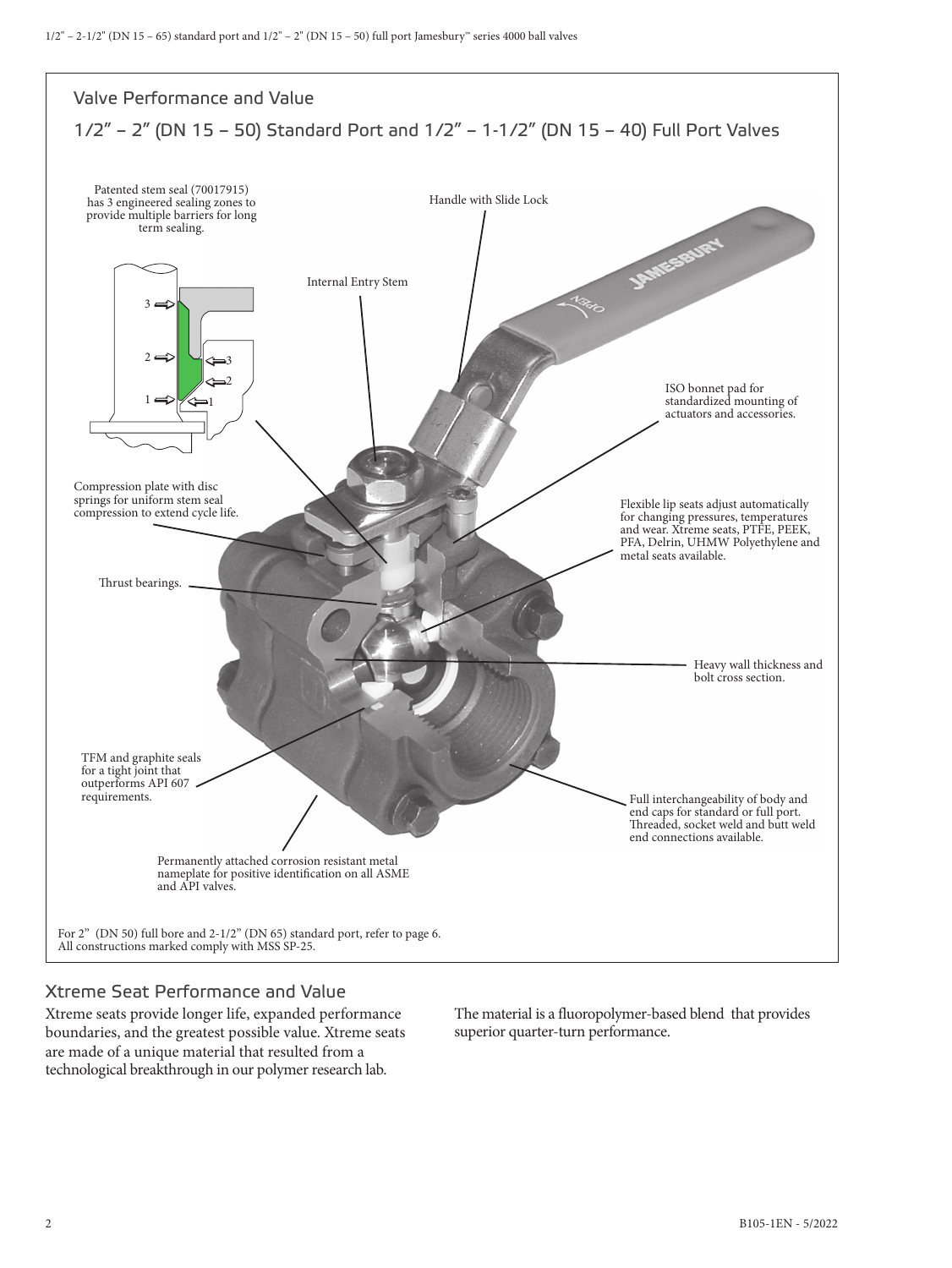

### Automation Performance and Value

Series 4000 valves combined with Jamesbury actuators, network capable valve monitors and communication devices offer a total value and performance package. Available with pneumatic Valv-Powr™ VPVL actuators, V-Series and ADC-Series electric actuators and with Stonel™ Quartz™, Eclipse™, and Hawkeye™ digital monitors or VCTs, the packages have a wide range of applications. Visit our website at **www.valmet.com/flowcontrol**.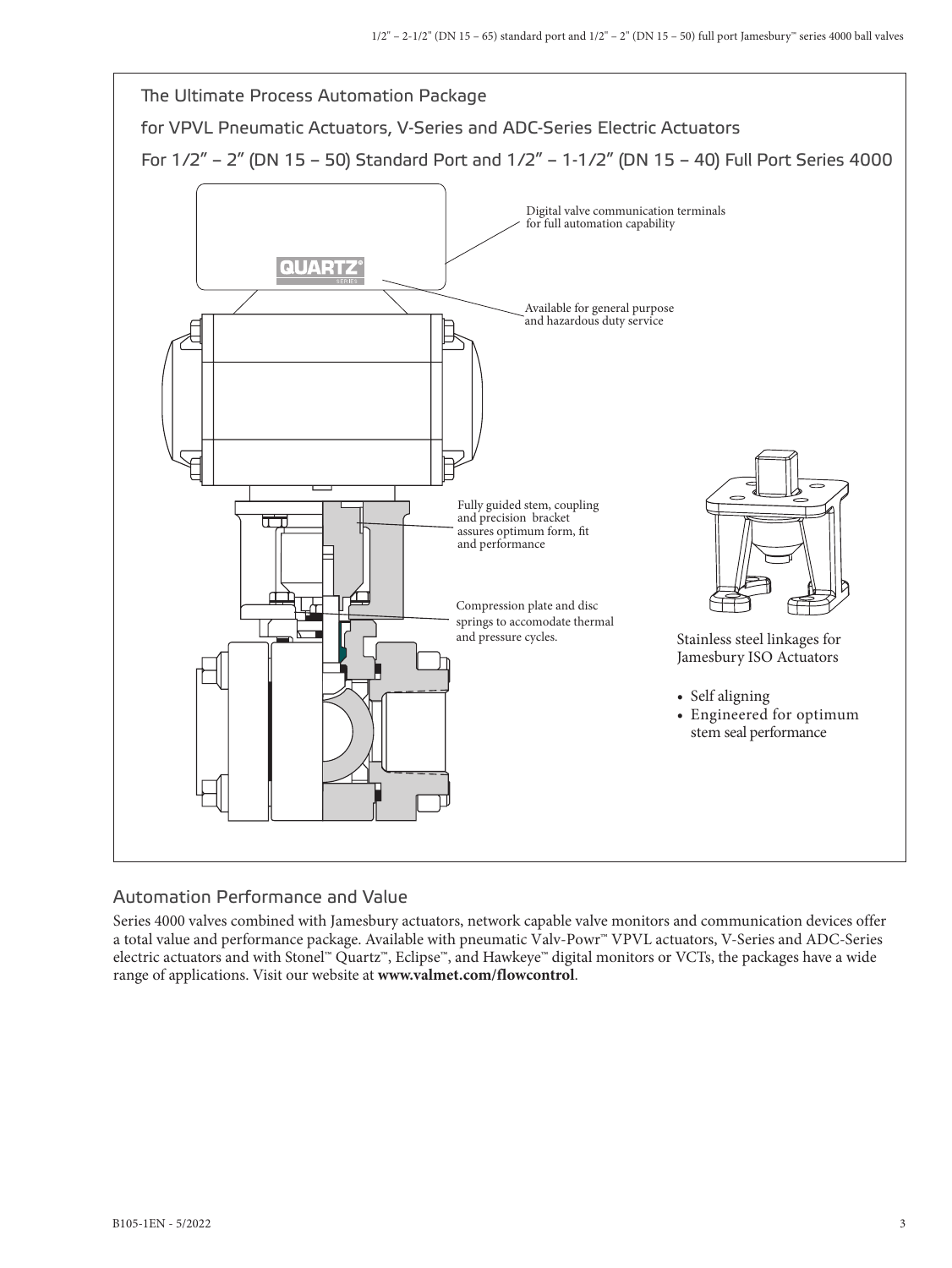### Valve Seat Ratings

These ratings are based on differential pressure with valve ball in the fully closed position and refer to seats only. Refer to valve body ratings on page 11 to be sure that all components are satisfactory for the application.

Valves in carbon steel are suitable for service to -20˚F (-29˚C), valves in 316 stainless steel to -100 ˚F (-73 ˚C) or -40˚F (-40˚C) with Delrin seats. Lower temperature limits for body boltings are B7: -20 ˚F (-29 ˚C), B7M: -50 ˚F (-46 ˚C), L7M: -60 ˚F (-51˚C), B8: -100 ˚F (-73˚C).

#### **1/2" – 2" (DN 15-50) Standard Port, 1/2" – 1-1/2" (DN 15-40) Full Port Valves**





#### **X–Xtreme Seats T–PTFE M–Filled PTFE R–Delrin L–PEEK U–UHMW polyethylene B–PFA Z-TFM** \*Full port sizes in parenthesis. **Note:** All 1/2" (DN 15) Series 4000 valves have 1/2" (DN 15) port.



#### **Metal-Seated Valves**

**Maximum Differential Pressure, bar**

Maximum Differential Pressure,

bar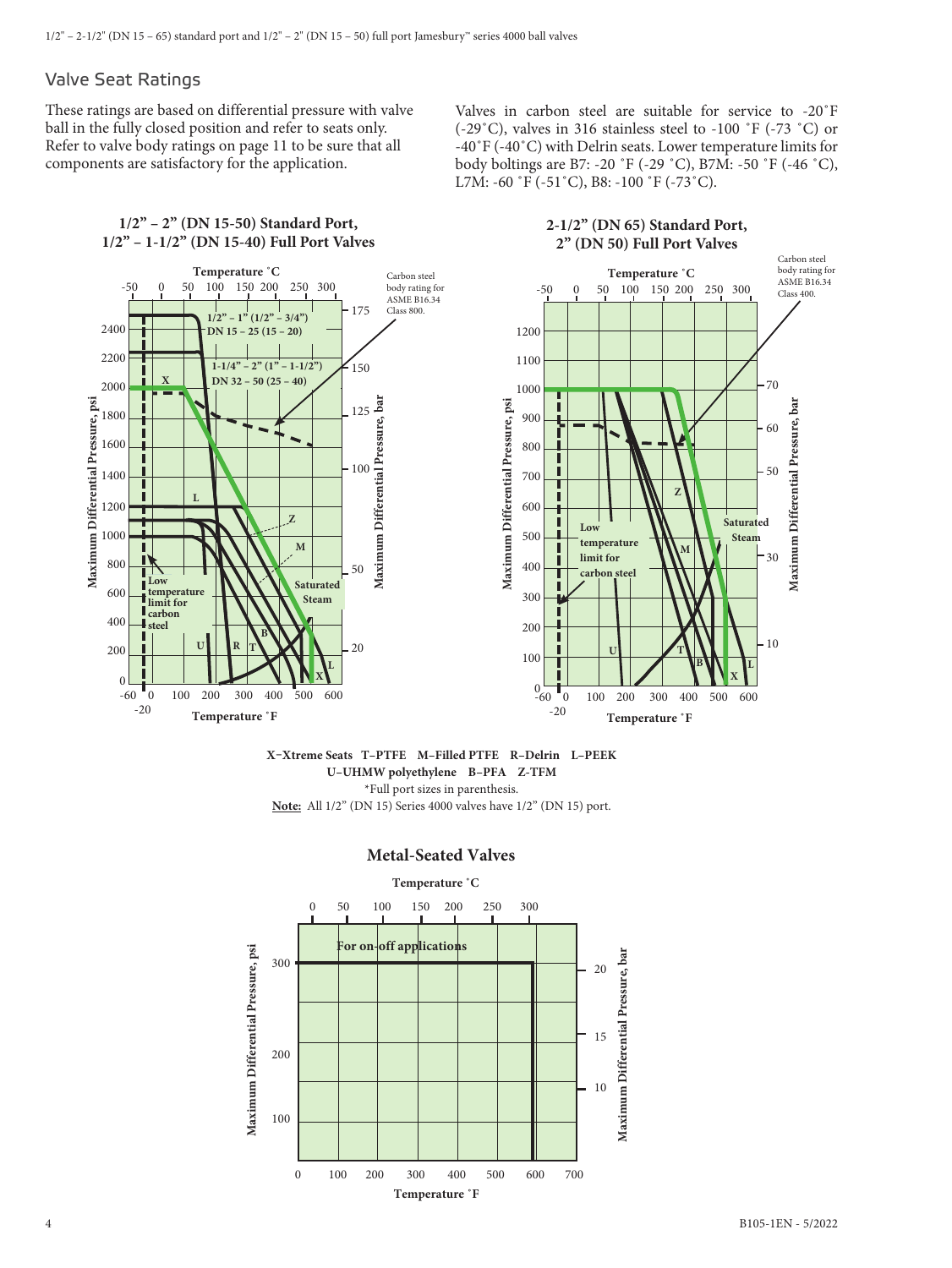### Dimensions



|                                       | <b>Approximate Dimensions - Inches</b> |                                                                 |                          |                                   |      |                          |      |      |                  |                          |                |      |                                    |      |      |                          |      |      |
|---------------------------------------|----------------------------------------|-----------------------------------------------------------------|--------------------------|-----------------------------------|------|--------------------------|------|------|------------------|--------------------------|----------------|------|------------------------------------|------|------|--------------------------|------|------|
| <b>Valve</b><br><b>Size</b><br>inches |                                        | <b>Screwed End &amp;</b><br><b>Socket Weld</b><br><b>Valves</b> |                          | <b>Butt Weld</b><br><b>Valves</b> |      | <b>Common Dimensions</b> |      |      |                  |                          |                |      | Approx.<br>Weight<br>$\mathbf{lb}$ |      |      |                          |      |      |
|                                       | A                                      | B                                                               | A                        | <sub>B</sub>                      | D    | E                        | F    | G    | H                |                          | T.             | M    | $\overline{\mathbf{R}}$            | S    | T    | $\overline{\mathbf{X}}$  | Y    |      |
| <b>Standard Port</b>                  |                                        |                                                                 |                          |                                   |      |                          |      |      |                  |                          |                |      |                                    |      |      |                          |      |      |
| 1/2                                   | 2.59                                   | 1.29                                                            | 2.80                     | 1.40                              | 2.06 | 0.50                     | 1.06 | 1.63 | 5.00             | 2.36                     | M <sub>5</sub> | 1.42 | 0.31                               | 0.18 | 1.28 | $\qquad \qquad -$        | 0.41 | 1.9  |
| 3/4                                   | 3.01                                   | 1.50                                                            | 3.36                     | 1.68                              | 2.25 | 0.69                     | 1.22 | 1.79 | 5.00             | 2.52                     | M <sub>5</sub> | 1.42 | 0.31                               | 0.18 | 1.43 | -                        | 0.53 | 2.7  |
| $\mathbf{1}$                          | 3.69                                   | 1.85                                                            | 3.90                     | 1.95                              | 2.59 | 0.88                     | 1.65 | 2.58 | 6.50             | 3.29                     | M <sub>5</sub> | 1.65 | 0.50                               | 0.31 | 1.99 | $\overline{\phantom{0}}$ | 0.53 | 4.8  |
| $1 - 1/4$                             | 4.22                                   | 2.11                                                            | 4.56                     | 2.28                              | 2.84 | 1.00                     | 1.78 | 2.71 | 6.50             | 3.42                     | M <sub>5</sub> | 1.65 | 0.50                               | 0.31 | 2.12 | -                        | 0.53 | 6.3  |
| $1 - 1/2$                             | 4.58                                   | 2.29                                                            | 5.40                     | 2.70                              | 3.33 | 1.25                     | 2.08 | 3.30 | 8.00             | 4.27                     | M <sub>6</sub> | 1.97 | 0.62                               | 0.37 | 2.54 | $\qquad \qquad -$        | 0.53 | 9.8  |
| $\overline{2}$                        | 5.11                                   | 2.55                                                            | 5.90                     | 2.95                              | 3.66 | 1.50                     | 2.26 | 3.49 | 8.00             | 4.46                     | M <sub>6</sub> | 1.97 | 0.62                               | 0.37 | 2.73 | -                        | 0.64 | 12.7 |
| $2 - 1/2$                             | 6.47                                   | 3.22                                                            | $\overline{\phantom{0}}$ |                                   | 4.50 | 2.00                     | 3.50 | 5.00 | 14.00            | $\overline{\phantom{0}}$ | $1/2 - 13$     | 3.00 | 0.88                               | 0.63 | 4.38 | 5.38                     | 0.64 | 25.5 |
|                                       |                                        |                                                                 |                          |                                   |      |                          |      |      | <b>Full Port</b> |                          |                |      |                                    |      |      |                          |      |      |
| 1/2                                   | 2.59                                   | 1.29                                                            | 2.80                     | 1.40                              | 2.06 | 0.50                     | 1.06 | 1.63 | 5.00             | 2.36                     | M <sub>5</sub> | 1.42 | 0.31                               | 0.18 | 1.28 | $\qquad \qquad -$        | 0.41 | 1.9  |
| 3/4                                   | 3.69                                   | 1.85                                                            | 3.90                     | 1.95                              | 2.59 | 0.88                     | 1.65 | 2.58 | 6.50             | 3.29                     | M <sub>5</sub> | 1.65 | 0.50                               | 0.31 | 1.99 | -                        | 0.53 | 5.2  |
| $\mathbf{1}$                          | 4.22                                   | 2.11                                                            | 4.56                     | 2.28                              | 2.84 | 1.00                     | 1.78 | 2.71 | 6.50             | 3.42                     | M <sub>5</sub> | 1.65 | 0.50                               | 0.31 | 2.12 | $-$                      | 0.53 | 6.8  |
| $1 - 1/4$                             | 4.58                                   | 2.29                                                            | 5.40                     | 2.70                              | 3.33 | 1.25                     | 2.08 | 3.30 | 8.00             | 4.27                     | M <sub>6</sub> | 1.97 | 0.62                               | 0.37 | 2.54 | $-$                      | 0.53 | 10.3 |
| $1 - 1/2$                             | 5.11                                   | 2.55                                                            | 5.90                     | 2.95                              | 3.66 | 1.50                     | 2.26 | 3.49 | 8.00             | 4.46                     | M <sub>6</sub> | 1.97 | 0.62                               | 0.37 | 2.73 | $\qquad \qquad -$        | 0.53 | 13.7 |
| $\overline{2}$                        | 6.19                                   | 3.09                                                            | 6.19                     | 3.09                              | 4.50 | 2.00                     | 3.50 | 5.00 | 14.00            | $\overline{\phantom{0}}$ | $1/2 - 13$     | 3.00 | 0.88                               | 0.63 | 4.38 | 5.38                     | 0.64 | 25.3 |

|                                          |     |                                                                 |     |                                   |     |                          |              |     | <b>Approximate Dimensions - mm</b> |                          |                |    |                         |                   |     |                          |    |        |
|------------------------------------------|-----|-----------------------------------------------------------------|-----|-----------------------------------|-----|--------------------------|--------------|-----|------------------------------------|--------------------------|----------------|----|-------------------------|-------------------|-----|--------------------------|----|--------|
| <b>Valve</b><br><b>Size</b><br><b>DN</b> |     | <b>Screwed End &amp;</b><br><b>Socket Weld</b><br><b>Valves</b> |     | <b>Butt Weld</b><br><b>Valves</b> |     | <b>Common Dimensions</b> |              |     |                                    |                          |                |    |                         | Approx.<br>Weight |     |                          |    |        |
|                                          | A   | B                                                               | A   | B                                 | D   | E                        | $\mathbf{F}$ | G   | H                                  |                          |                | M  | $\overline{\mathbf{R}}$ | S                 | T   | $\mathbf X$              | Y  | $\log$ |
|                                          |     |                                                                 |     |                                   |     |                          |              |     | <b>Standard Port</b>               |                          |                |    |                         |                   |     |                          |    |        |
| 15                                       | 66  | 33                                                              | 71  | 36                                | 52  | 13                       | 27           | 41  | 127                                | 60                       | M <sub>5</sub> | 36 | 8                       | 5                 | 33  | $\overline{\phantom{m}}$ | 10 | 0.9    |
| 20                                       | 76  | 38                                                              | 85  | 43                                | 57  | 18                       | 31           | 45  | 127                                | 64                       | M <sub>5</sub> | 36 | 8                       | 5                 | 36  | Ξ.                       | 13 | 1.2    |
| 25                                       | 94  | 47                                                              | 99  | 50                                | 66  | 22                       | 42           | 66  | 165                                | 84                       | M <sub>5</sub> | 42 | 13                      | 8                 | 51  | $\qquad \qquad -$        | 13 | 2.2    |
| 32                                       | 107 | 54                                                              | 116 | 58                                | 72  | 25                       | 45           | 69  | 165                                | 87                       | M <sub>5</sub> | 42 | 13                      | 8                 | 54  | Ξ.                       | 13 | 2.9    |
| 40                                       | 116 | 58                                                              | 137 | 69                                | 85  | 32                       | 53           | 84  | 203                                | 108                      | M6             | 50 | 16                      | 9                 | 65  | $\qquad \qquad -$        | 13 | 4.4    |
| 50                                       | 130 | 65                                                              | 150 | 75                                | 93  | 38                       | 57           | 89  | 203                                | 113                      | M6             | 50 | 16                      | 9                 | 69  | $-$                      | 16 | 5.8    |
| 65                                       | 164 | 82                                                              |     |                                   | 114 | 51                       | 89           | 127 | 356                                | $\overline{\phantom{a}}$ | $1/2 - 13$     | 76 | 22                      | 16                | 111 | 137                      | 16 | 11.6   |
|                                          |     |                                                                 |     |                                   |     |                          |              |     | <b>Full Port</b>                   |                          |                |    |                         |                   |     |                          |    |        |
| 15                                       | 66  | 33                                                              | 71  | 36                                | 52  | 13                       | 27           | 41  | 127                                | 60                       | M <sub>5</sub> | 36 | 8                       | 5                 | 33  | $\qquad \qquad -$        | 10 | 0.9    |
| 20                                       | 94  | 47                                                              | 99  | 50                                | 66  | 22                       | 42           | 66  | 165                                | 84                       | M <sub>5</sub> | 42 | 13                      | 8                 | 51  | $-$                      | 13 | 2.4    |
| 25                                       | 107 | 54                                                              | 116 | 58                                | 72  | 25                       | 45           | 69  | 165                                | 87                       | M <sub>5</sub> | 42 | 13                      | 8                 | 54  | $\overline{\phantom{a}}$ | 13 | 3.1    |
| 32                                       | 116 | 58                                                              | 137 | 69                                | 85  | 32                       | 53           | 84  | 203                                | 108                      | M6             | 50 | 16                      | 9                 | 65  | Ξ.                       | 13 | 4.7    |
| 40                                       | 130 | 65                                                              | 150 | 75                                | 93  | 38                       | 57           | 89  | 203                                | 113                      | M6             | 50 | 16                      | 9                 | 69  | $\qquad \qquad -$        | 13 | 6.2    |
| 50                                       | 157 | 78                                                              | 157 | 78                                | 114 | 51                       | 89           | 127 | 356                                | $\sim$                   | $1/2 - 13$     | 76 | 22                      | 16                | 111 | 137                      | 16 | 11.5   |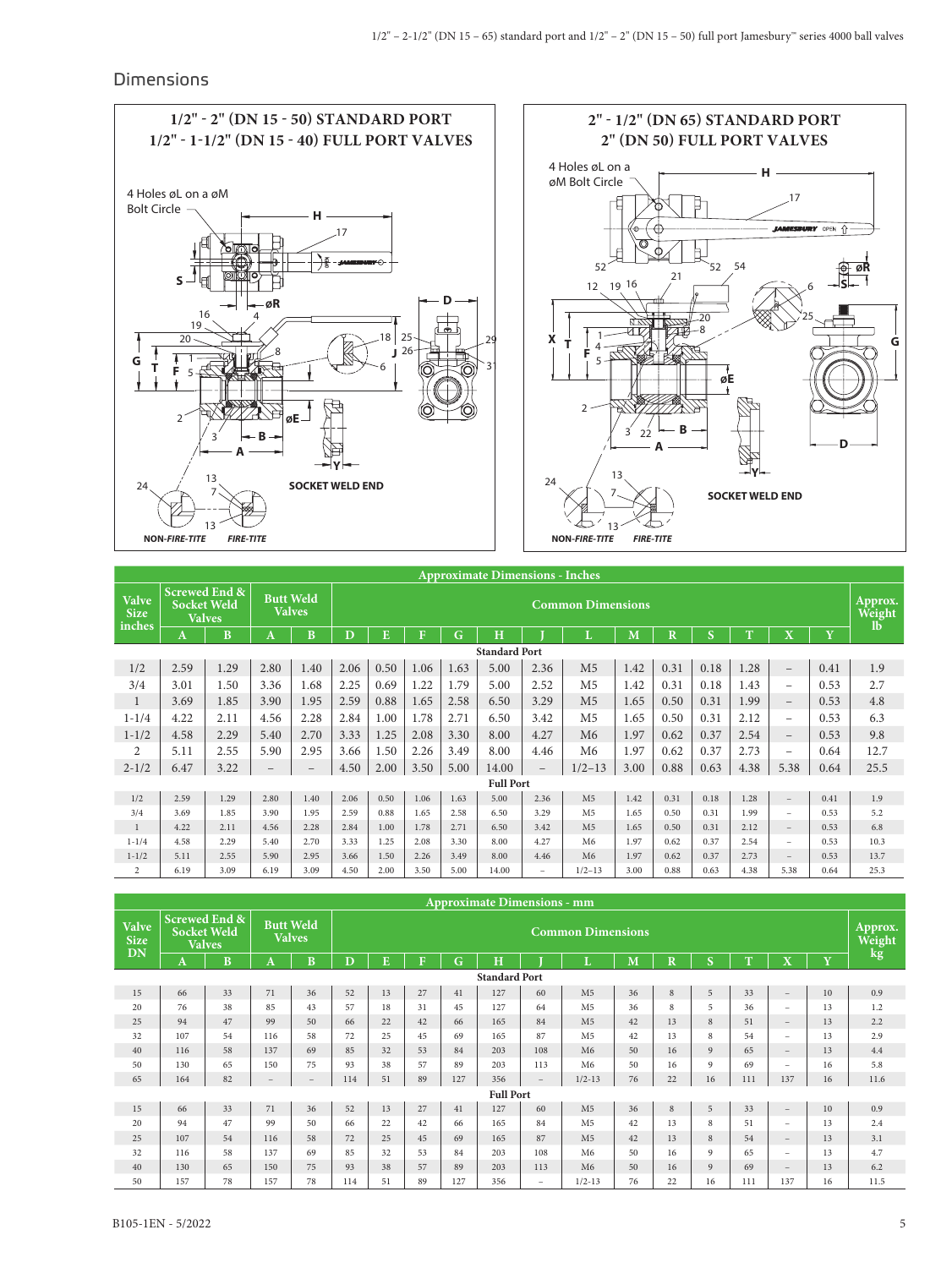|                | <b>BILLS OF MATERIALS AND PARTS LIST</b>                                                    |                                                                                          |                                                                                                           |  |  |  |  |  |  |
|----------------|---------------------------------------------------------------------------------------------|------------------------------------------------------------------------------------------|-----------------------------------------------------------------------------------------------------------|--|--|--|--|--|--|
|                | Fire-Tite 1/2" – 2" (DN 15 – 50) Standard Port, 1/2" – 1-1/2" (DN 15 – 40) Full Port Valves |                                                                                          |                                                                                                           |  |  |  |  |  |  |
| Part           | <b>Part Name</b>                                                                            | <b>Body Material</b>                                                                     |                                                                                                           |  |  |  |  |  |  |
| No.            |                                                                                             | Carbon Steel (22)                                                                        | 316 Stainless Steel (36)                                                                                  |  |  |  |  |  |  |
| 1              | Body                                                                                        | Carbon steel ASTM A216 Type WCB                                                          | 316 Stainless steel ASTM A351 Type CF8M                                                                   |  |  |  |  |  |  |
| $\overline{2}$ | Body Cap                                                                                    | Carbon steel ASTM A216 Type WCB                                                          | 316L Stainless steel ASTM A351 Type CF3M                                                                  |  |  |  |  |  |  |
| 3              | Ball                                                                                        |                                                                                          | 316 Stainless steel, K-Monel, Hastelloy C                                                                 |  |  |  |  |  |  |
| $\overline{4}$ | Stem                                                                                        |                                                                                          | 316 Stainless steel, 17-4 PH Stainless steel, K-Monel, Hastelloy C                                        |  |  |  |  |  |  |
| 5              | Seat                                                                                        | Xtreme seats, PTFE, 17-4 PH, PFA, Delrin <sup>®#</sup> , UHMW polyethylene, as specified |                                                                                                           |  |  |  |  |  |  |
| 6/18           | <b>Body Seals</b>                                                                           |                                                                                          | PTFE & Graphite, Spiral wound 316 Stainless steel graphite/PTFE (with PEEK or metal seats)                |  |  |  |  |  |  |
| 7              | Secondary Stem Seal                                                                         | Graphite                                                                                 |                                                                                                           |  |  |  |  |  |  |
| 8              | Primary Stem Seal                                                                           | PTFE, TFM® (Xtreme-Seated Valves), Graphite (w/metal seats), UHMWPE (w/UHMWPE seats)     |                                                                                                           |  |  |  |  |  |  |
| 10             | Stem Guide                                                                                  | PEEK (Metal-Seated Valves)                                                               |                                                                                                           |  |  |  |  |  |  |
| 13             | <b>Stem Bearing</b>                                                                         |                                                                                          | PTFE, Filled PTFE, (PEEK when metal-seated), (Delrin when Delrin-seated or PEEK), UHMWPE (w/UHMWPE seats) |  |  |  |  |  |  |
| 16             | Hex Nut                                                                                     |                                                                                          | 316 Stainless steel                                                                                       |  |  |  |  |  |  |
| 17             | Handle                                                                                      | Carbon steel (zinc plated)                                                               | 300 Series Stainless steel                                                                                |  |  |  |  |  |  |
| 19             | Lock Washer                                                                                 | 400 Series Stainless steel                                                               |                                                                                                           |  |  |  |  |  |  |
| 20             | Compression Plate                                                                           |                                                                                          | 316 Stainless steel                                                                                       |  |  |  |  |  |  |
| 25             | Socket Cap Screw                                                                            |                                                                                          | 316 Stainless steel                                                                                       |  |  |  |  |  |  |
| 26             | Handle Stop Spacer                                                                          |                                                                                          | 316 Stainless steel                                                                                       |  |  |  |  |  |  |
| 29             | Hex Cap Screw                                                                               |                                                                                          | 316 Stainless steel                                                                                       |  |  |  |  |  |  |
| 31             | Disc Springs                                                                                | Inconel                                                                                  |                                                                                                           |  |  |  |  |  |  |
| 52             | Body Bolt/Tie Rod                                                                           | <b>ASTM A193 Gr. B7</b>                                                                  | ASTM A193 Gr. B8M                                                                                         |  |  |  |  |  |  |
| 53             | Hex Nut                                                                                     | ASTM A194 Gr. 2H                                                                         | ASTM A194 Gr. 8                                                                                           |  |  |  |  |  |  |
| 54             | Weld End Tag                                                                                |                                                                                          | Paper                                                                                                     |  |  |  |  |  |  |

# Requires 17-4 PH stem

|                | Non-Fire-Tite 1/2" – 1-1/2" (DN 15 – 40) Full Port & 1/2" – 2" (DN 15 – 50) Standard Port Valves |                                                                                  |                                          |  |  |  |  |  |
|----------------|--------------------------------------------------------------------------------------------------|----------------------------------------------------------------------------------|------------------------------------------|--|--|--|--|--|
| Part           | <b>Part Name</b>                                                                                 | <b>Body Material</b>                                                             |                                          |  |  |  |  |  |
| No.            |                                                                                                  | Carbon Steel (22)                                                                | 316 Stainless Steel (36)                 |  |  |  |  |  |
| $\mathbf{1}$   | Body                                                                                             | Carbon steel ASTM A216 Type WCB                                                  | 316 Stainless steel ASTM A351 Type CF8M  |  |  |  |  |  |
| $\overline{2}$ | Body Cap                                                                                         | Carbon steel ASTM A216 Type WCB                                                  | 316L Stainless steel ASTM A351 Type CF3M |  |  |  |  |  |
| 3              | Ball                                                                                             | 316 Stainless steel, K-Monel, Hastelloy C                                        |                                          |  |  |  |  |  |
| $\overline{4}$ | Stem                                                                                             | 316 Stainless steel, 17-4 PH Stainless steel, K-Monel, Hastelloy C               |                                          |  |  |  |  |  |
| 5              | Seat                                                                                             | Xtreme seats, PTFE, PEEK #, as specified                                         |                                          |  |  |  |  |  |
| 6/18           | Body Seal                                                                                        | TFM & Graphite, Spiral wound 316 Stainless steel graphite/PTFE (with PEEK seats) |                                          |  |  |  |  |  |
| 8              | Primary Stem Seal                                                                                |                                                                                  | PTFE, Graphite (with PEEK seats)         |  |  |  |  |  |
| 10             | Stem Guide                                                                                       | PEEK (PEEK seated valves)                                                        |                                          |  |  |  |  |  |
| 13             | <b>Stem Bearing</b>                                                                              |                                                                                  | Filled PTFE (PEEK when PEEK-seated)      |  |  |  |  |  |
| 16             | Hex Nut                                                                                          | 316 Stainless steel                                                              |                                          |  |  |  |  |  |
| 17             | Handle                                                                                           | Carbon steel (Zinc plated)                                                       | 300 Series Stainless steel               |  |  |  |  |  |
| 19             | Lock Washer                                                                                      | 400 Series Stainless steel                                                       |                                          |  |  |  |  |  |
| 20             | Compression Plate                                                                                | 316 Stainless steel                                                              |                                          |  |  |  |  |  |
| 24             | <b>Stem Bearing</b>                                                                              | Filled PTFE (PEEK when PEEK-seated)                                              |                                          |  |  |  |  |  |
| 25             | Socket Cap Screw                                                                                 | 316 Stainless steel                                                              |                                          |  |  |  |  |  |
| 26             | Handle Stop Spacer                                                                               | 316 Stainless steel                                                              |                                          |  |  |  |  |  |
| 29             | Hex Cap Screw                                                                                    |                                                                                  | 316 Stainless steel                      |  |  |  |  |  |
| 31             | Disc Springs                                                                                     |                                                                                  | Inconel                                  |  |  |  |  |  |
| 52             | Body Bolt/Tie Rod                                                                                | ASTM A193 Gr. B7                                                                 | ASTM A193 Gr. B8M                        |  |  |  |  |  |
| 53             | Hex Nut                                                                                          | ASTM A194 Gr. 2H                                                                 | ASTM A194 Gr. 8                          |  |  |  |  |  |
| 54             | Weld End Tag                                                                                     |                                                                                  | Paper                                    |  |  |  |  |  |

# Requires 17-4 PH stem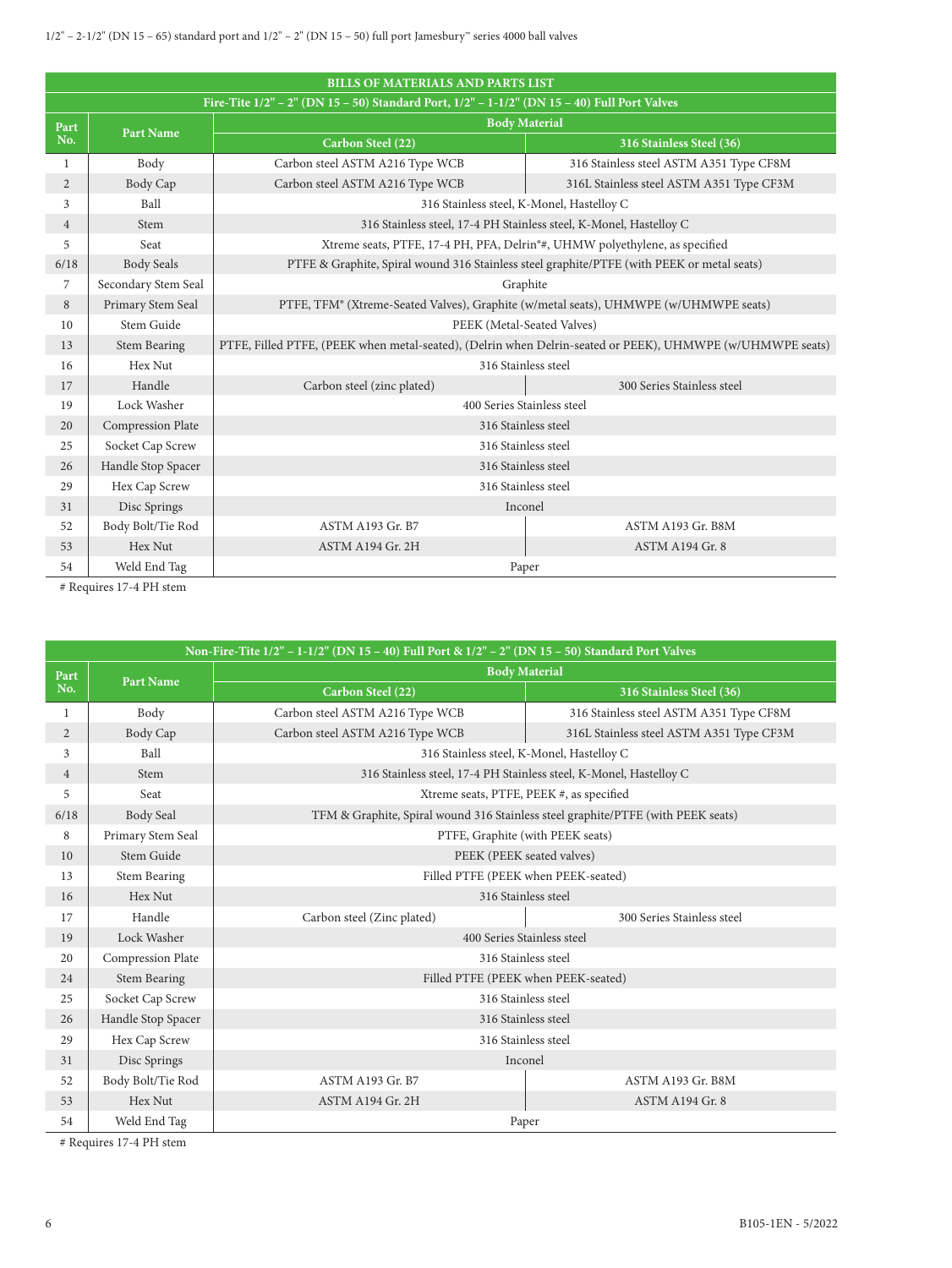|                | <b>BILLS OF MATERIALS AND PARTS LIST</b>                               |                                                |                                                |  |  |  |  |  |
|----------------|------------------------------------------------------------------------|------------------------------------------------|------------------------------------------------|--|--|--|--|--|
|                | Fire-Tite 2" (DN 50) Full Port and 2 1/2" (DN 65) Standard Port Valves |                                                |                                                |  |  |  |  |  |
| Part           |                                                                        | <b>Body Material</b>                           |                                                |  |  |  |  |  |
| No.            | <b>Part Name</b>                                                       | Carbon Steel (22)                              | 316 Stainless Steel (36)                       |  |  |  |  |  |
| 1              | Body                                                                   | Carbon steel ASTM A216 Type WCB                | 316 Stainless steel ASTM A351 Type CF8M        |  |  |  |  |  |
| $\overline{2}$ | Body Cap                                                               | Carbon steel ASTM A216 Type WCB                | 316L Stainless steel ASTM A351 Type CF3M       |  |  |  |  |  |
| 3              | Ball                                                                   | 316 Stainless steel                            |                                                |  |  |  |  |  |
| $\overline{4}$ | Stem                                                                   |                                                | 316 Stainless steel or 17-4 PH Stainless steel |  |  |  |  |  |
| 5              | Seat                                                                   |                                                | Xtreme seats, PTFE, 17-4 PH, as specified      |  |  |  |  |  |
| 6              | Body Seal                                                              | Spiral wound 316 Stainless steel graphite/PTFE |                                                |  |  |  |  |  |
| $\overline{7}$ | Secondary Stem Seal                                                    | Graphite                                       |                                                |  |  |  |  |  |
| 8              | Stem Seal                                                              | PTFE, TFM (Xtreme-Seated Valves)               |                                                |  |  |  |  |  |
| 12             | <b>Indicator Stop</b>                                                  |                                                | 316 Stainless steel                            |  |  |  |  |  |
| 16             | Stem Nut                                                               | Carbon steel                                   | Stainless steel                                |  |  |  |  |  |
| 17             | Handle                                                                 | Ductile Iron                                   |                                                |  |  |  |  |  |
| 19             | Shakeproof Washer                                                      |                                                | Carbon steel                                   |  |  |  |  |  |
| 21             | Compression Ring                                                       | 316 Stainless steel                            |                                                |  |  |  |  |  |
| 22             | <b>Identification Tag</b>                                              |                                                | Stainless steel                                |  |  |  |  |  |
| 24             | <b>Stem Bearing</b>                                                    | Filled PTFE (PEEK when metal-seated)           |                                                |  |  |  |  |  |
| 25             | Hex Cap Screw**                                                        | ASTM A193 Gr. B7, B7M, A320 Gr. L7M            | ASTM A193 Gr. B7, B8, A453 Gr. 660             |  |  |  |  |  |
| 52             | Body Bolt/Tie Rod**                                                    | ASTM A193 Gr. B7, B7M, A320 Gr. L7M            | ASTM A193 Gr. B7, B8, A453 Gr. 660             |  |  |  |  |  |
| 53             | Hex Nut <sup>**</sup>                                                  | ASTM A194 Gr. 2H, 2M, 7M                       | ASTM A194 Gr. 2H, 2M, A453 Gr. 660             |  |  |  |  |  |
| 54             | Weld End Tag                                                           | Paper                                          |                                                |  |  |  |  |  |

\*\* A193 Gr. B7 Body Fasteners unless otherwise specified.

|                | Non-Fire-Tite 2" (DN 50) Full Port and 2-1/2" (DN 65) Standard Port Valves |                                                                   |                                                                                      |  |  |  |  |  |
|----------------|----------------------------------------------------------------------------|-------------------------------------------------------------------|--------------------------------------------------------------------------------------|--|--|--|--|--|
| Part           | <b>Part Name</b>                                                           |                                                                   | <b>Body Material</b>                                                                 |  |  |  |  |  |
| No.            |                                                                            | Carbon Steel (22)                                                 | 316 Stainless Steel (36)                                                             |  |  |  |  |  |
| 1              | Body                                                                       | Carbon steel ASTM A216 Type WCB                                   | 316 Stainless steel ASTM A351 Type CF8M                                              |  |  |  |  |  |
| 2              | Body Cap                                                                   | Carbon steel ASTM A216 Type WCB                                   | 316L Stainless steel ASTM A351 Type CF3M                                             |  |  |  |  |  |
| 3              | Ball                                                                       | 316 Stainless steel                                               |                                                                                      |  |  |  |  |  |
| $\overline{4}$ | Stem                                                                       |                                                                   | 316 Stainless steel or 17-4 PH Stainless steel (PEEK-seated valves)                  |  |  |  |  |  |
| 5              | Seat                                                                       |                                                                   | Xtreme seats, PTFE, PEEK, UHMW PE, as specified                                      |  |  |  |  |  |
| 6              | Body Seal                                                                  |                                                                   | Spiral wound 316 Stainless steel graphite/PTFE, EPT (UHMWPE seated valves)           |  |  |  |  |  |
| 8              | Stem Seal                                                                  | PTFE, TFM (Xtreme-Seated Valves), UHMW PE (UHMW PE-seated valves) |                                                                                      |  |  |  |  |  |
| 12             | <b>Indicator Stop</b>                                                      |                                                                   | 316 Stainless steel                                                                  |  |  |  |  |  |
| 16             | Stem Nut                                                                   | Carbon steel                                                      | Stainless steel                                                                      |  |  |  |  |  |
| 17             | Handle                                                                     |                                                                   | Ductile Iron                                                                         |  |  |  |  |  |
| 19             | Shakeproof Washer                                                          |                                                                   | Carbon steel                                                                         |  |  |  |  |  |
| 21             | <b>Compression Ring</b>                                                    |                                                                   | 316 Stainless steel                                                                  |  |  |  |  |  |
| 22             | Identification Tag                                                         |                                                                   | Stainless steel                                                                      |  |  |  |  |  |
| 24             | Stem Bearing                                                               |                                                                   | Filled PTFE (Xtreme and PTFE seats) same as seat material for PEEK and UHMW PE Seats |  |  |  |  |  |
| 25             | Hex Cap Screw**                                                            | ASTM A193 Gr. B7, B7M, A320 Gr. L7M                               | ASTM A193 Gr. B7, B8, A453 Gr. 660                                                   |  |  |  |  |  |
| 52             | Body Bolt/Tie Rod**                                                        | ASTM A193 Gr. B7, B7M, A320 Gr. L7M                               | ASTM A193 Gr. B7, B8, A453 Gr. 660                                                   |  |  |  |  |  |
| 53             | Hex Nut <sup>**</sup>                                                      | ASTM A194 Gr. 2H, 2M, 7M                                          | ASTM A194 Gr. 2H, 2M, A453 Gr. 660                                                   |  |  |  |  |  |
| 54             | Weld End Tag                                                               |                                                                   | Paper                                                                                |  |  |  |  |  |

 $\rm ^{\ast\ast}$  A193 Gr. B7 Body Fasteners unless otherwise specified.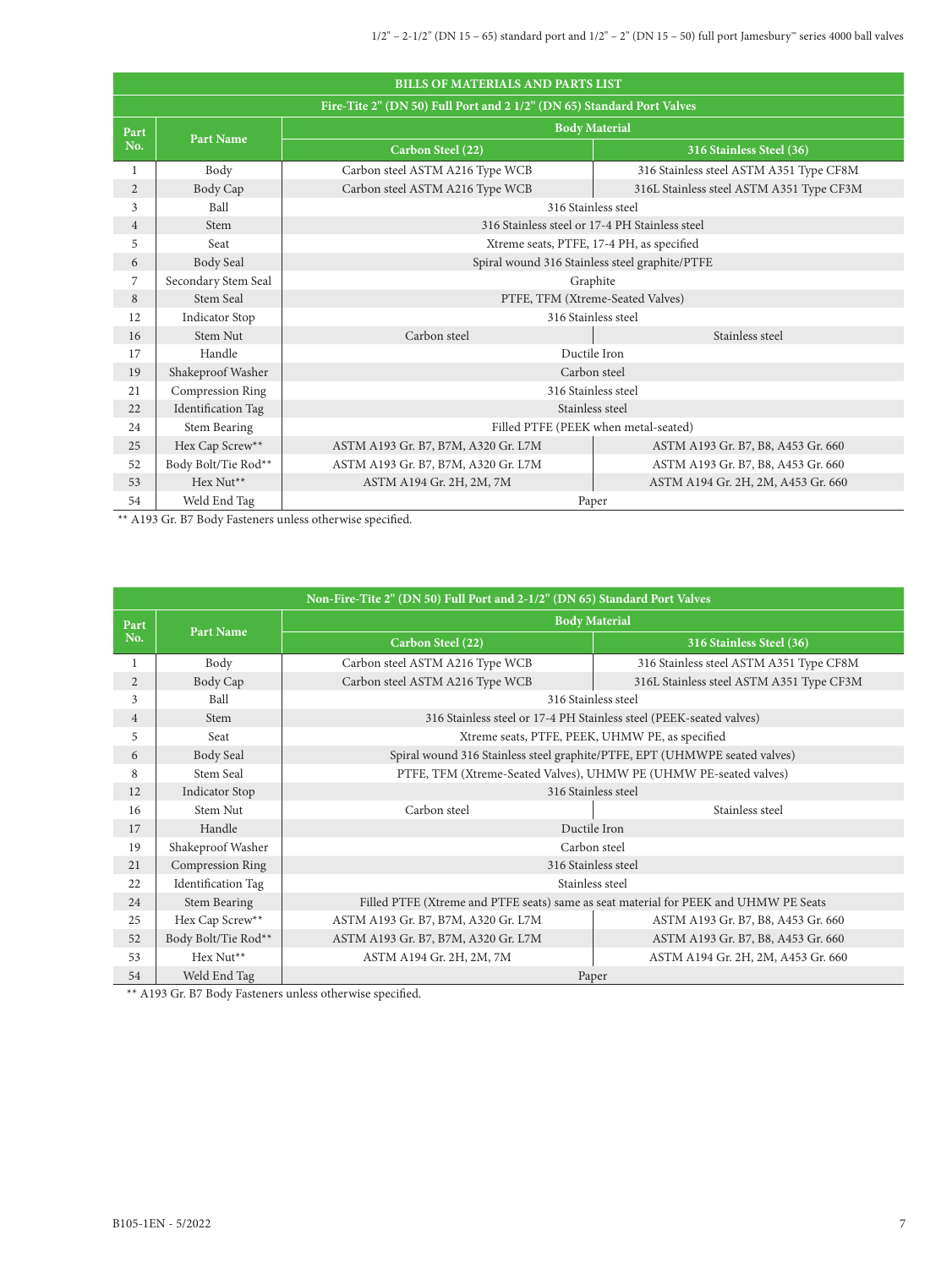# VALVE TORQUE DATA

Use these torque charts for Series 4000 valves as a guide for actuator selection. For torque output values and actuator selection tables refer to actuator bulletins.

Additional requirements may be imposed by media characteristics, trim, and frequency of valve operation.

For difficult service (slurries, semi-solids) increase values by 50%. If in doubt, select a larger actuator.

Values shown in the charts are based on using standard factory procedures for valve-actuator assembly.

### **Xtreme (X) and TFM (Z) Seated Standard Port Valves (Full-port sizes in parentheses)**



#### **Metal (D) Seated Standard Port Valves (Full-port sizes in parentheses)**



#### **PTFE (T) Seated Standard Port Valves**

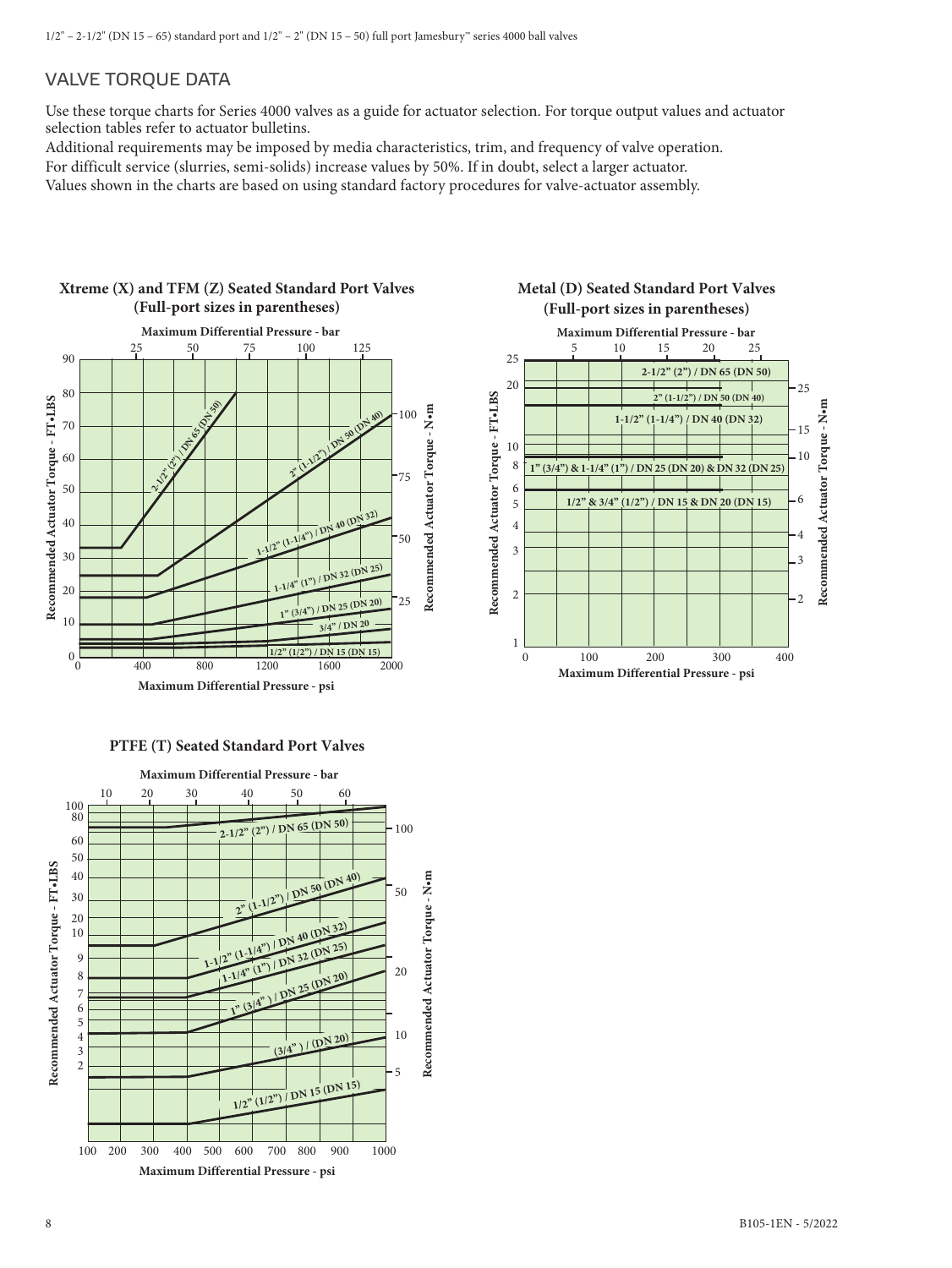# VALVE TORQUE DATA (CONTINUED)



## **PEEK (L) Seated Standard Port Valves (Full port sizes in parentheses)**

# **Delrin (R) Seated Standard Port Valves (Full port sizes in parentheses)**



# **UHMW (U) Polyethylene Seated Standard Port Valves (Full port sizes in parentheses)**



#### **PFA (B) Seated Standard Port Valves**

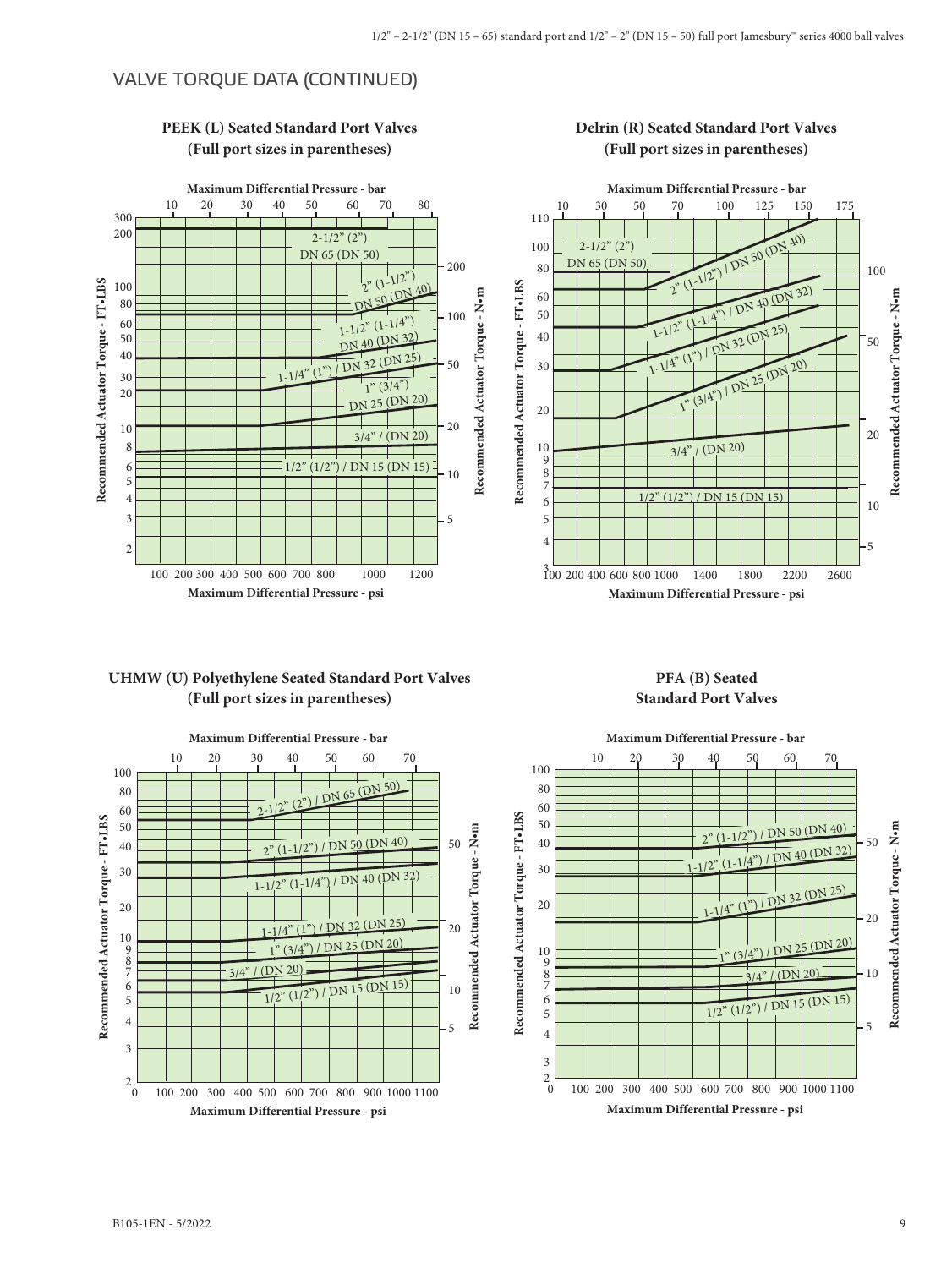# **ACTUATORS**

Neles offers a full line of integrally designed actuators for automated systems and for easier control of inaccessible or remote valves. Pneumatic actuators that include doubleacting and spring-return piston, vane, and rack and pinion units, spring-diaphragm types, and electric actuators are available for all valves. Electric actuators are available with both watertight and hazardous location enclosures. For further information on actuators for Series 4000 valves, see the following:

# **ACCESSORIES**

#### Bonnet Extensions SE-096, 097 & 098

4" (102 mm) bonnet extensions are available for applications that require insulated pipe, which are particularly useful for automated products. Bonnet extensions can also be used to prevent interference between actuators and companion pipelines and equipment. They are ideal for units that require locking lever or locking oval handle capability.

#### Stem Extensions SE-093, 094 & 095

A standard 4" (102 mm) stem extension is offered for Series 4000 valves  $(1/2" - 2")$  for improved accessibility, particularly when used in insulated pipelines. Stem extension kits can be ordered factory-mounted or shipped separately for field mounting.

# Round Handles

Series 4000 ball valves have optional round handles available. To order handles separately, specify the part number shown in the accessories table below.





Centerline of Valv

**A**

**H**



| Quadra-Powr™ QPX Spring Diaphragm Actuators | A110-4              |
|---------------------------------------------|---------------------|
| Valv-Powr™ VPVL Rack and Pinion Actuators   | A <sub>111</sub> -5 |
| V-Series Electric Actuators                 | $V200-1$            |
| ADC-Series Electric Actuators               | $V_{201-1}$         |

Oval handles with slide-lock Optional oval handle saves space and may be padlocked to retain the valve in the open or closed position.

# Stainless steel linkages for Jamesbury ISO Actuators

- **•** Self aligning
- **•** Engineered for optimum stem seal performance

# Cavity Fillers

Cavity fillers are available in 4000 series valves. The fillers are PTFE material when ordered with a TT seat and seal code and *Xtreme* material when ordered with a XT seat and seal code. Cavity fillers are used in processes where cross contamination is a concern. Food processing, pharma-chemicals, cosmetics, paints, solvents, finishes and dyes are typical applications where fillers are employed.







|                         | Accessories Table - inches (DN/mm) |                          |                  |                |             |                    |                          |                                              |        |  |
|-------------------------|------------------------------------|--------------------------|------------------|----------------|-------------|--------------------|--------------------------|----------------------------------------------|--------|--|
| Valve Size*             |                                    | Bonnet/Stem <sup>†</sup> | <b>Stem</b>      | <b>Locking</b> | Round       |                    | <b>Round/Oval Handle</b> | <b>Allowable Max. Torque</b><br>FT.LBS (N.m) |        |  |
| <b>Standard</b><br>Port | <b>Full Port</b>                   | <b>Extension</b>         | <b>Extension</b> | Oval           |             | <b>Dimension A</b> | <b>Dimension H</b>       | Round                                        | Oval   |  |
| $1/2$ " (15)            | $1/2$ " (15)                       | SE-096                   | SE-093           | 112-0108-30    | 112-0105-30 | 4.00(101.6)        | 2.96(75.2)               | 9(14)                                        | 9(14)  |  |
| $3/4$ " (20)            |                                    | SE-096                   | SE-093           | 112-0108-30    | 112-0105-30 | 4.00(101.6)        | 3.11(79.0)               | 9(14)                                        | 9(14)  |  |
| 1"(25)                  | $3/4$ " (20)                       | SE-097                   | SE-094           | 112-0109-30    | 112-0106-30 | 4.50(114.3)        | 3.70(94.0)               | 18(25)                                       | 18(25) |  |
| $1-1/4$ " (32)          | 1"(25)                             | SE-097                   | SE-094           | 112-0109-30    | 112-0106-30 | 4.50(114.3)        | 3.83(97.3)               | 18(25)                                       | 18(25) |  |
| $1-1/2$ " (40)          | $1-1/4$ " (32)                     | SE-098                   | SE-095           | 112-0110-30    | 112-0107-30 | 5.75(146.0)        | 4.75(120.7)              | 25(34)                                       | 25(34) |  |
| 2" (50)                 | $1-1/2$ " (40)                     | SE-098                   | SE-095           | 112-0110-30    | 112-0107-30 | 5.75(146.0)        | 4.94(125.5)              | 25(34)                                       | 25(34) |  |
| $2-1/2$ " (65)          | 2" (50)                            |                          | $SE-014$         |                |             |                    |                          |                                              |        |  |

\* Specify LD 64 when a locking device is required for 2" (DN 50) full bore and 2-1/2" (DN 65) standard port valves. † For valves with PEEK (L), Delrin (R) or 17-4 PH SS (D) seats.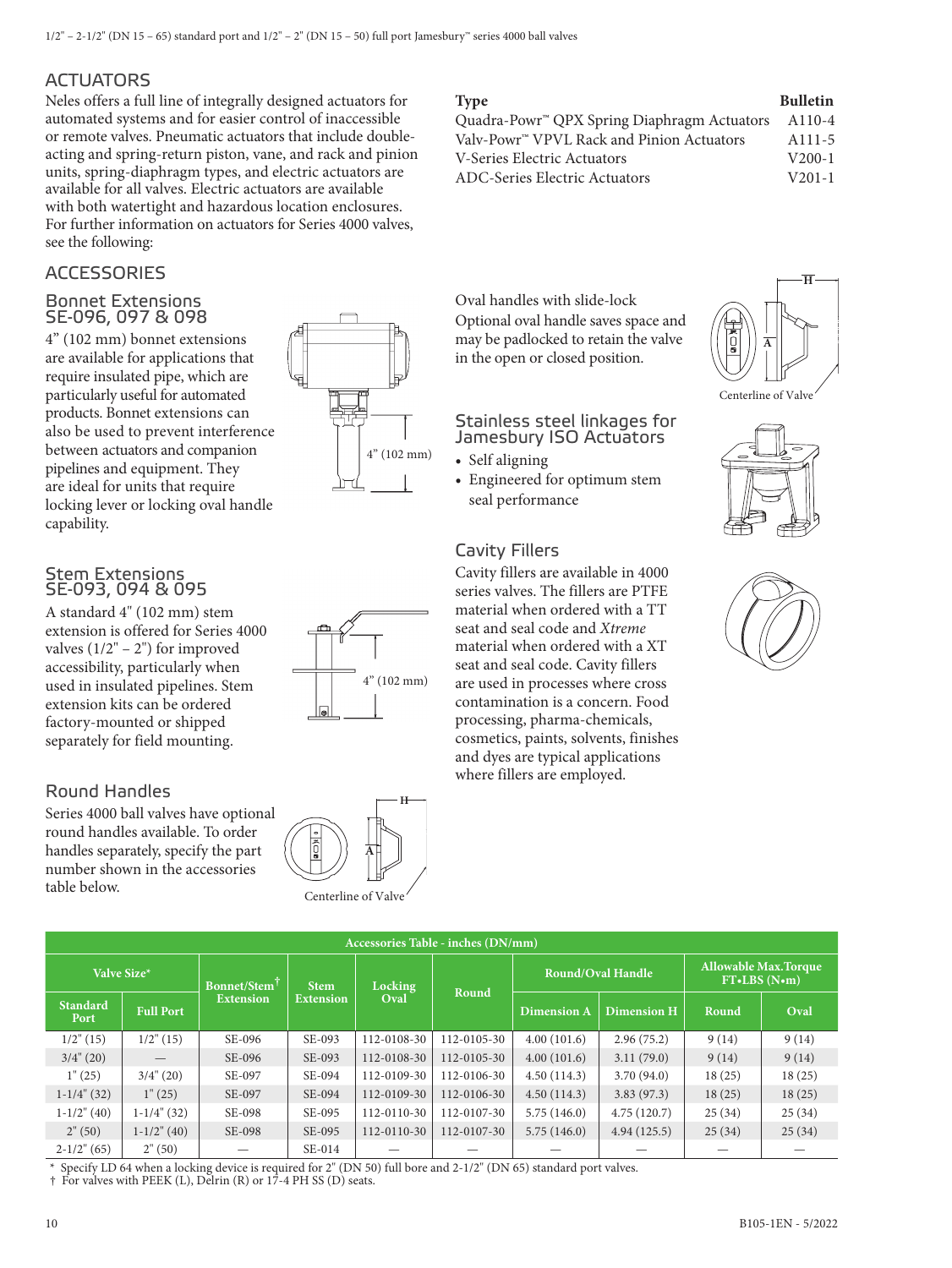# **SPECIFICATIONS**

Series 4000 valves are available in types that meet the following industry specifications

| Specification       | Description                                   |
|---------------------|-----------------------------------------------|
| <b>ASME B1.20.1</b> | Pipe Threads                                  |
| <b>ASME B16.11</b>  | Steel Fitting Socket Welding & Thread         |
| <b>ASME B16.25</b>  | <b>Buttwelding Ends</b>                       |
| <b>ASME B16.34</b>  | Valves-Flanged and Buttwelding Ends           |
| <b>ASME B31.1</b>   | Power Piping                                  |
| <b>ASME B31.3</b>   | Chemical Plant & Petroleum Refining Piping    |
| ASME B31.4          | Liquid Petroleum Piping                       |
| API 598             | Valve Inspection & Testing                    |
| API 607             | Fire Test for Soft-seated Valves (Div. of     |
|                     | Refining)                                     |
| API 608             | Metal Ball Valves - Flanged, Threaded and     |
|                     | Welding End                                   |
| <b>BS 21</b>        | Specification for pipe threads for tubes and  |
|                     | fittings where pressure-tight joints are made |
|                     | on the threads (metric dimensions)            |
| DIN 2999-1          | Pipe threads for tubes and fittings; parallel |
|                     | internal thread and taper external thread;    |
|                     | tread dimensions                              |
| ISO 17292           | Metal Ball Valves for petroleum,              |
|                     | petrochemical and allied industries           |

#### Valve Body Ratings

These are the maximum working pressure ratings of the valve body only. The seat ratings on page 4 determine the practical pressure limitation in actual service. Working pressure rating is at  $-20$  °F to  $+100$  °F ( $-29$  °C to  $+38$  °C).

# Standard Version - Body Rating

|                                  | Valve Size*              | <b>Working Pressure -</b><br>Body Material: Carbon Steel and<br><b>316 Stainless Steel</b> |     |  |  |  |
|----------------------------------|--------------------------|--------------------------------------------------------------------------------------------|-----|--|--|--|
| <b>Inches</b>                    | DN                       | psi                                                                                        | bar |  |  |  |
| $1/2 - 1$<br>$(1/2 - 3/4)$       | $15 - 25$<br>$(15 - 20)$ | 2500                                                                                       | 172 |  |  |  |
| $1 - 1/4 - 2$<br>$(1 - 1 - 1/2)$ | $32 - 50$<br>$(25 - 40)$ | 2250                                                                                       | 155 |  |  |  |
| $2 - 1/2$<br>$\left( 2\right)$   | 65(50)                   | 1000                                                                                       | 69  |  |  |  |

\*Full port sizes in parentheses

# ASME Version - Body Rating

| $ISO 7-1$   | Pipe threads where pressure-tight joints are made<br>on the threads -- Part 1: Dimensions, tolerances<br>and designation |
|-------------|--------------------------------------------------------------------------------------------------------------------------|
| MSS SP-25   | Standard Marking System for Valves                                                                                       |
| MSS SP-55   | Quality Standard for Steel Fittings for Valves                                                                           |
| MSS SP-72   | Ball Valves with Flanged or Buttweld End                                                                                 |
| NACE MR0103 | Materials Resistant to Sulfide Stress Cracking in<br>Corrosive Petroleum Refining Environments                           |
| ISO 5211    | Industrial Valves - Part-turn actuator attachment                                                                        |

# Flow Data

The table below provides flow coefficients,  $C_v$ , of Series 4000 valves. The  $C_v$  values represent the flow of water at +60 °F through the valve in U.S. gallons per minute at a pressure drop of 1 psi.

|                                            | <b>Valve Size</b> | <b>Standard port</b> | <b>Full port</b> |  |
|--------------------------------------------|-------------------|----------------------|------------------|--|
| <b>Inches</b>                              | <b>DN</b>         | $C_v^*$              | $C_v^*$          |  |
| 1/2                                        | 15                | 13                   | 13               |  |
| 3/4                                        | 20                | 33                   | 40               |  |
|                                            | 25                | 44                   | 65               |  |
| $1 - 1/4$                                  | 32                | 46                   | 90               |  |
| $1 - 1/2$                                  | 40                | 95                   | 135              |  |
| 2                                          | 50                | 111                  | 251              |  |
| $2 - 1/2$<br>the control of the control of | 65                | 216                  |                  |  |

 ${^{\ast}C_{v}} = 1.167 \text{ K}_{v}$ 

# Maximum Leakage Rates

All series 4000 valves are factory tested with air. Polymeric seated valves are verified to be bubble tight using 100 psi air. Metal seats are also tested with air to ensure that leakage does not exceed the rates shown below.

|                      | Valve Size - inches | Leakage Rate - scfm at<br><b>Differential Pressure</b> |           |         |  |  |  |
|----------------------|---------------------|--------------------------------------------------------|-----------|---------|--|--|--|
| <b>Standard Port</b> | <b>Full Port</b>    | $100$ psi                                              | $200$ psi | 300 psi |  |  |  |
| 1/2                  | 1/2                 | 5.0                                                    | 7.0       | 8.6     |  |  |  |
| 3/4                  |                     | 7.0                                                    | 9.9       | 12.1    |  |  |  |
| $1 - 2$              | $3/4 - 1 - 1/2$     | 9.0                                                    | 12.7      | 15.5    |  |  |  |
|                      |                     | 11.0                                                   | 14.0      | 17.0    |  |  |  |

|                      | <b>Valve Size - DN</b> | Leakage Rate - m <sup>3</sup> /hr<br><b>Differential Pressure</b> |        |      |  |  |
|----------------------|------------------------|-------------------------------------------------------------------|--------|------|--|--|
| <b>Standard Port</b> | <b>Full Port</b>       | 7 bar                                                             | 20 bar |      |  |  |
| 15                   | 15                     | 8.5                                                               | 11.9   | 14.6 |  |  |
| 20                   |                        | 11.9                                                              | 16.8   | 20.6 |  |  |
| $25 - 50$            | $20 - 40$              | 15.3                                                              | 21.6   | 26.3 |  |  |
|                      | 50                     | 18.7                                                              | 23.8   | 28.8 |  |  |

| <b>Temperature</b> | ASME Class 800 1/2" - 2" (DN 15 - 50) Standard Port 1/2"  <br>$-1-1/2$ " (DN 15 – 40) Full Port |                        | ASME Class 400 2-1/2" (DN 65) Standard Port<br>2" (DN 50) Full Port |                        |  |
|--------------------|-------------------------------------------------------------------------------------------------|------------------------|---------------------------------------------------------------------|------------------------|--|
|                    | <b>Carbon Steel</b>                                                                             | <b>Stainless Steel</b> | <b>Carbon Steel</b>                                                 | <b>Stainless Steel</b> |  |
|                    | psi                                                                                             | psi                    | psi                                                                 | <b>psi</b>             |  |
| $-20$ to $+100$    | 1973                                                                                            | 1920                   | 990                                                                 | 960                    |  |
| 200                | 1810                                                                                            | 1653                   | 900                                                                 | 825                    |  |
| 300                | 1747                                                                                            | 1493                   | 875                                                                 | 745                    |  |
| 400                | 1688                                                                                            | 1368                   | 845                                                                 | 685                    |  |
| 500                | 1608                                                                                            | 275                    | 800                                                                 | 635                    |  |

| <b>Temperature</b> | ASME Class 800 1/2" - 2" (DN 15 - 50) Standard Port 1/2"<br>$-1-1/2$ " (DN 15 - 40) Full Port |                        | ASME Class 400 2-1/2" (DN 65) Standard Port<br>$2"$ (DN 50) Full Port |                        |  |
|--------------------|-----------------------------------------------------------------------------------------------|------------------------|-----------------------------------------------------------------------|------------------------|--|
|                    | <b>Carbon Steel</b>                                                                           | <b>Stainless Steel</b> | <b>Carbon Steel</b>                                                   | <b>Stainless Steel</b> |  |
|                    | bar                                                                                           | bar                    | bar                                                                   | bar                    |  |
| $-29$ to $+38$     | 136                                                                                           | 132                    | 68.3                                                                  | 66.2                   |  |
| 100                | 124                                                                                           | 113                    | 61.9                                                                  | 56.2                   |  |
| 150                | 120                                                                                           | 103                    | 60.3                                                                  | 51.2                   |  |
| 200                | 117                                                                                           | 95                     | 58.5                                                                  | 47.6                   |  |
| 250                | 112                                                                                           | 89                     | 55.7                                                                  | 44.4                   |  |